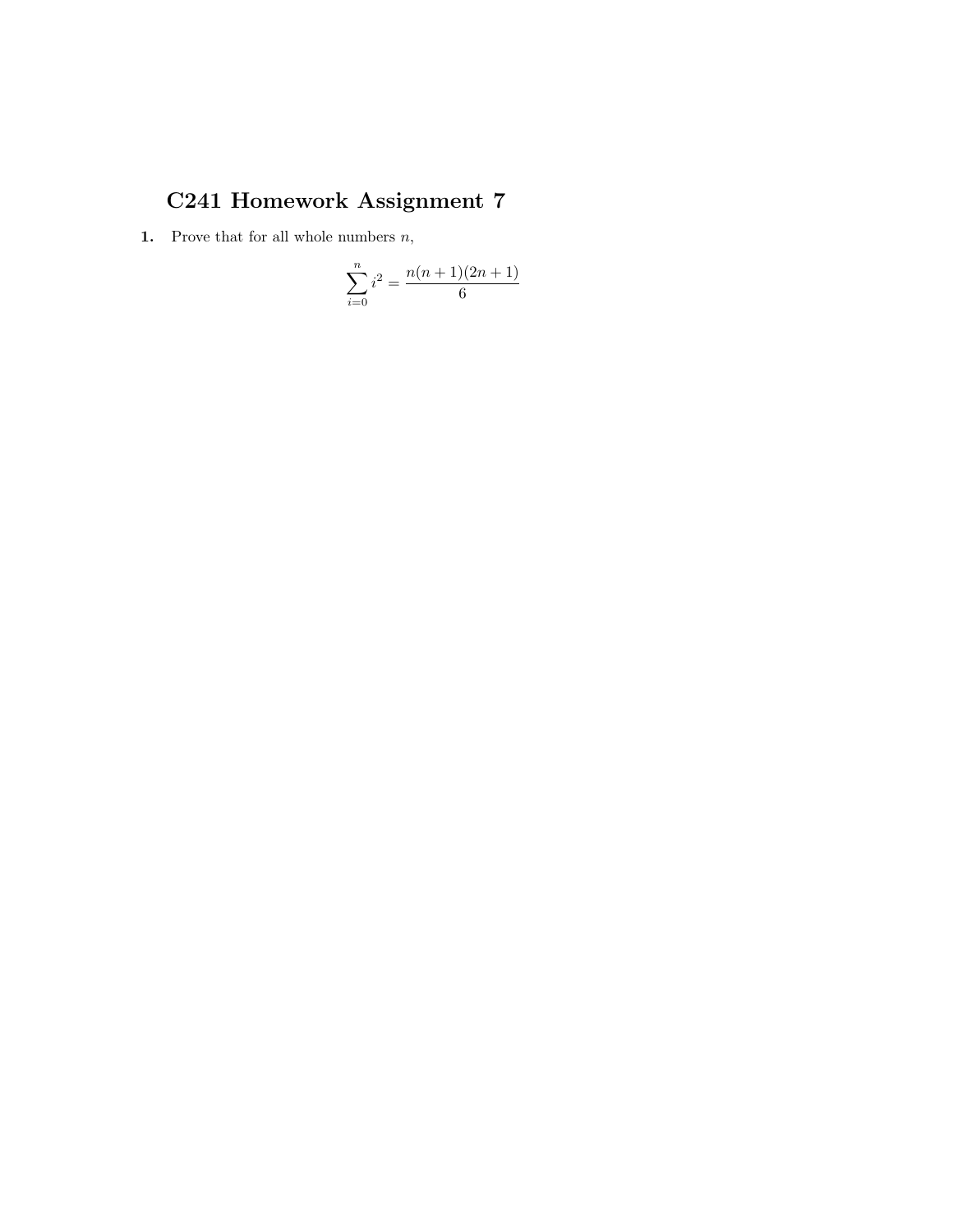**2.** Prove that for all  $n \in \mathbb{N}$ ,

$$
\sum_{i=0}^{n} i(i!) = (n+1)! - 1
$$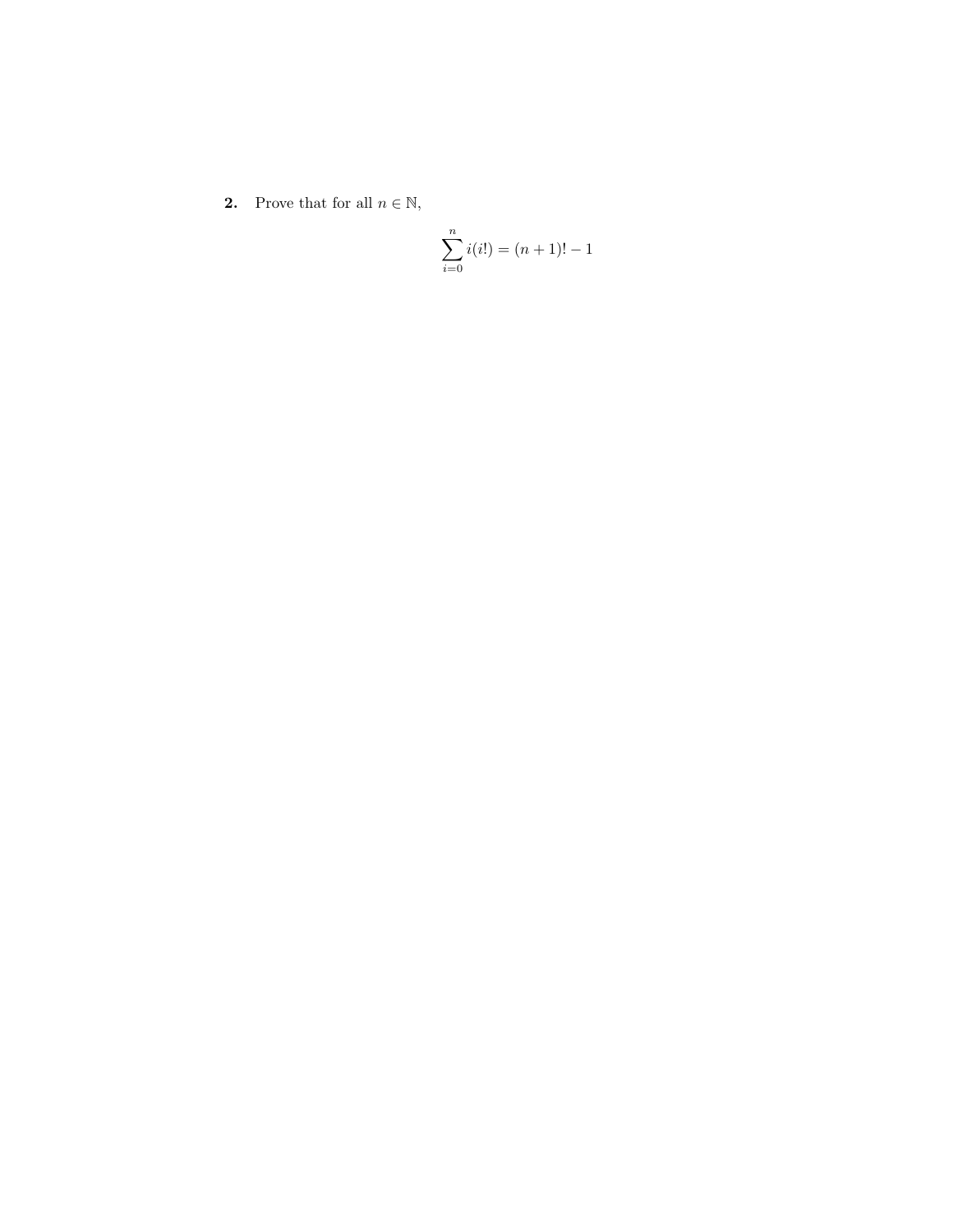**3.** Prove that for all whole numbers n, 6 evenly divides  $n^3 - n$ .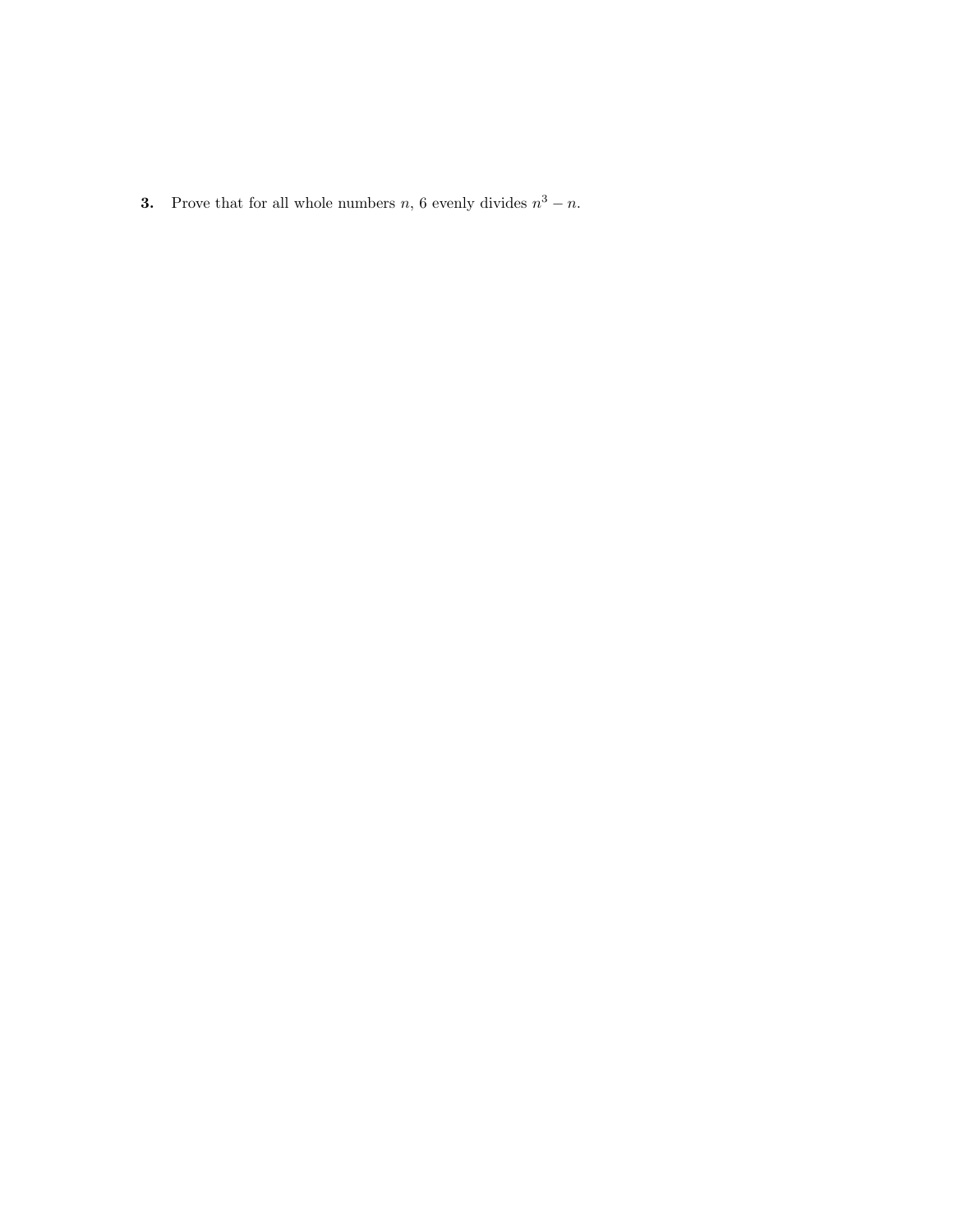**4.** Prove that for all whole numbers  $n > 4$ ,  $2^n > n^2$ .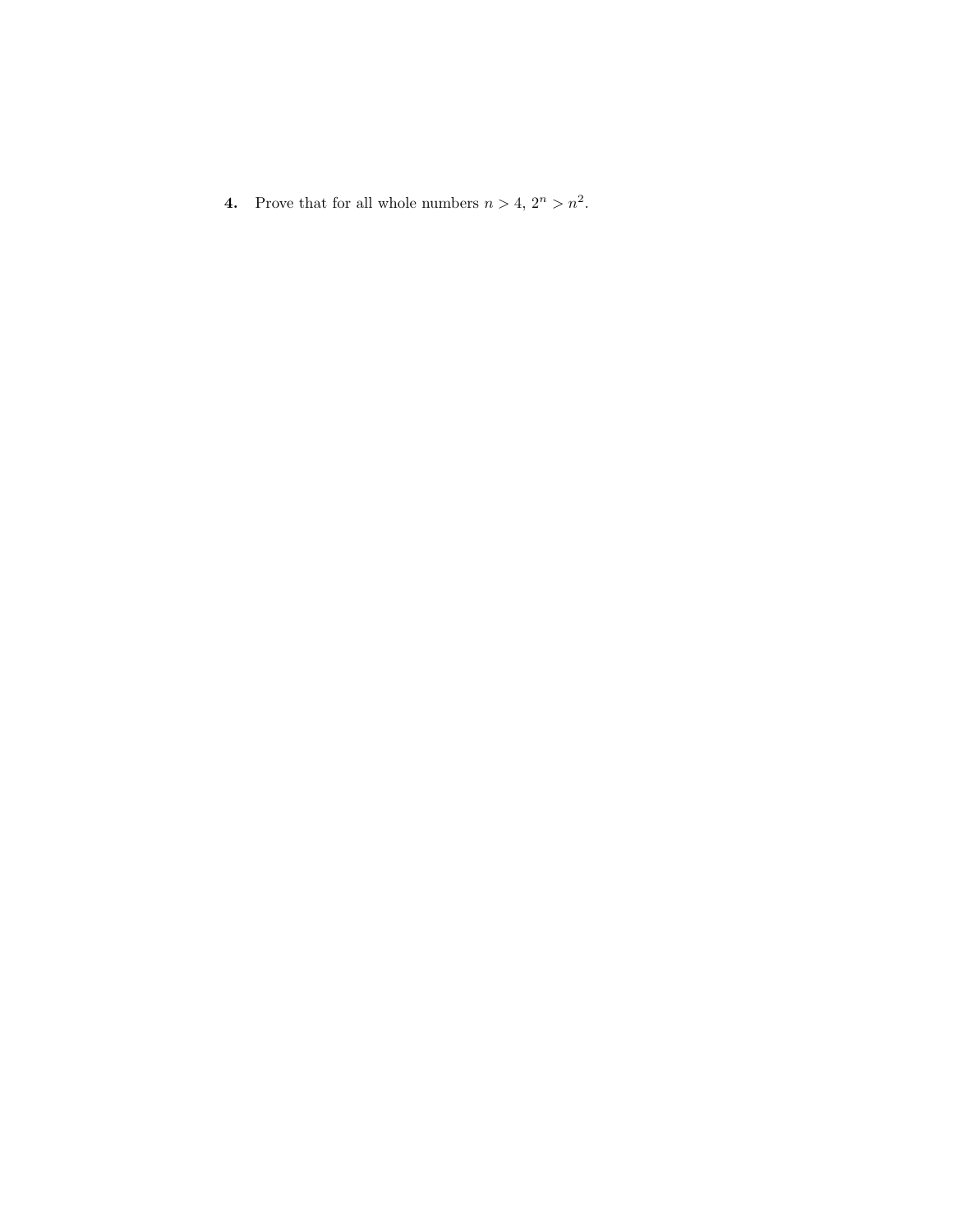**5.** Use induction to prove that the sum of the first n odd numbers is equal to  $n^2$ . That is, show: For all  $n \in Nat$ ,  $n > 0$ ,  $\sum_{n=1}^{\infty}$  $i=1$  $(2i-1) = n^2$ .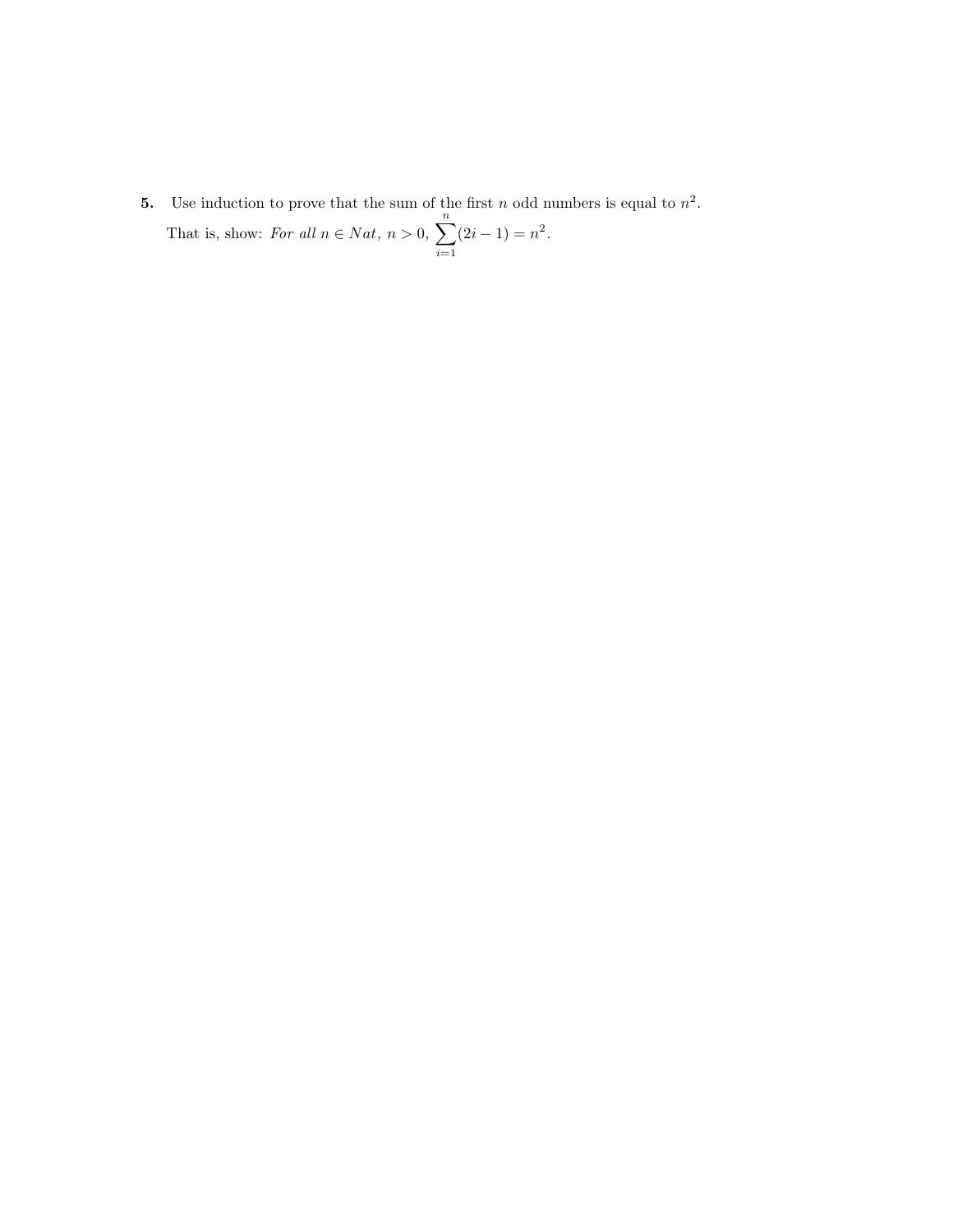6. Consider the program

$$
\begin{array}{lll} \mathcal{P}: \begin{array}{l} \text{begin} \\ \end{array} & \{A, \ B > \ 0\} \\ & q \ := \ 0; \\ & r \ := \ A; \\ & \ell: \ \text{while} \ \ r \ \geq \ B \ \text{do} \\ & \text{begin} \\ & q \ := \ q+1; \\ & r \ := \ r-B \\ & \text{end}; \\ & \text{end} \ \{A} = qB \ + \ r \ \wedge \ r \ < \ B \} \end{array}
$$

Use Theorem 5.1 and invariant assertion

$$
I \equiv A = qB + r
$$

to prove that this program computes the quotient and remainder of A and B.